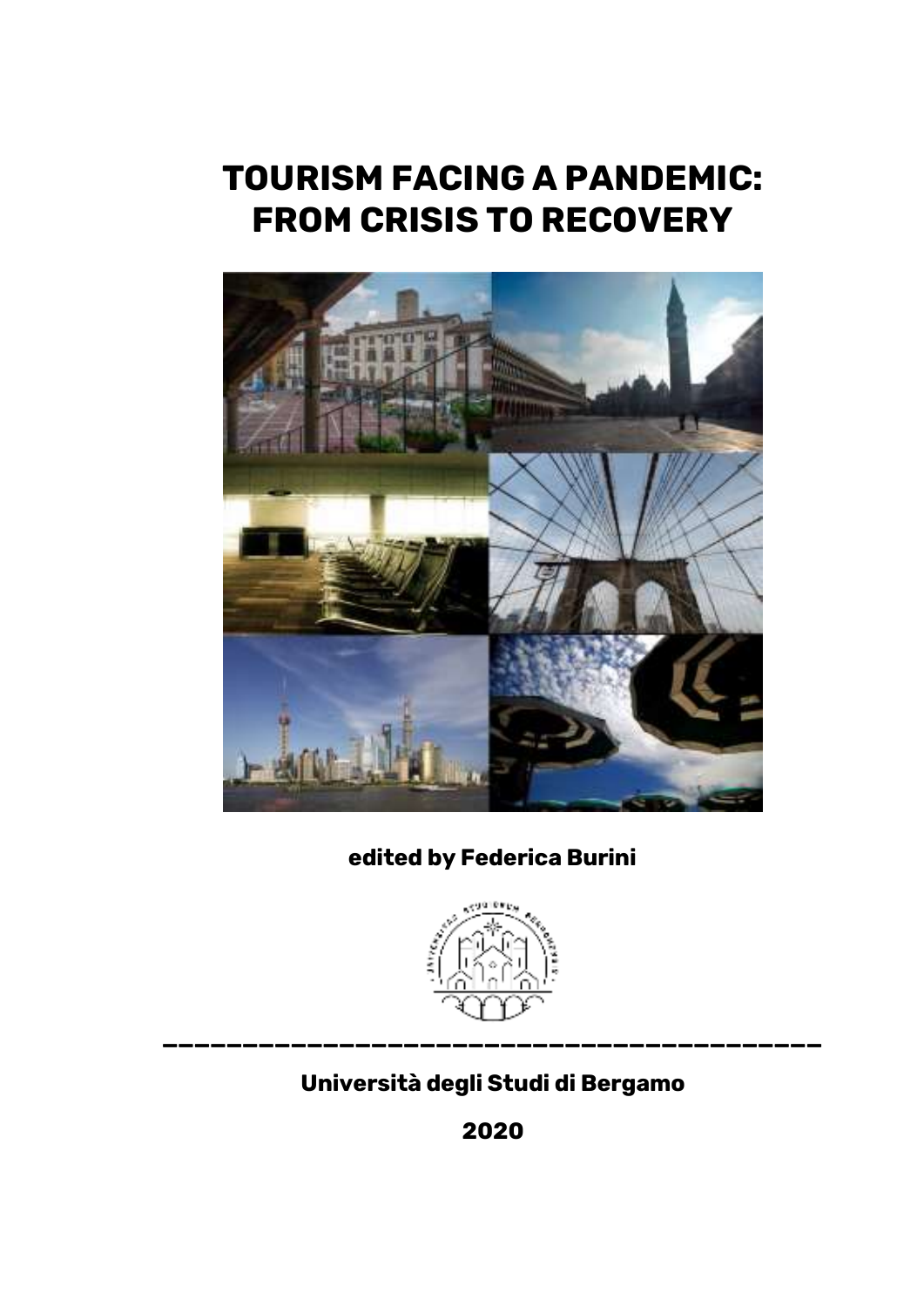Tourism facing a pandemic: from crisis to recovery / edited by Federica Burini – Bergamo: Università degli Studi di Bergamo, 2020. **ISBN:** 978-88-97253-04-4 **DOI:** 10.6092/978-88-97253-04-4

Pictures in the cover are licensed as follows:

- ["Bergamo, Italy"](https://www.flickr.com/photos/123952471@N02/19172339109) b[y GJeffreyScot](https://www.flickr.com/photos/123952471@N02) is licensed unde[r CC BY-NC-ND 2.0](https://search.creativecommons.org/photos/null?ref=ccsearch&atype=rich)
- . ["Venice, Italy"](https://www.flickr.com/photos/43547009@N00/27123589038) by [aljuarez](https://www.flickr.com/photos/43547009@N00) is licensed unde[r CC BY 2.0](https://search.creativecommons.org/photos/null?ref=ccsearch&atype=rich)
- ["and yet, we're so vacant still."](https://www.flickr.com/photos/43123865@N04/4201627612) by ceratosaurrr, is licensed under CC [BY-SA 2.0](https://creativecommons.org/licenses/by-sa/2.0/?ref=ccsearch&atype=rich)
- ["New York-](https://www.flickr.com/photos/91701539@N03/47929401196) New York- [Etats-Unis."](https://www.flickr.com/photos/91701539@N03/47929401196) b[y Globetrotteur17... Ici, là-bas](https://www.flickr.com/photos/91701539@N03) [ou](https://www.flickr.com/photos/91701539@N03) [ailleurs...](https://www.flickr.com/photos/91701539@N03) is licensed under [CC BY-SA 2.0](https://search.creativecommons.org/photos/null?ref=ccsearch&atype=rich)
- ["Pudong"](https://www.flickr.com/photos/65491958@N06/9554402845) b[y Pierre-Selim](https://www.flickr.com/photos/65491958@N06) is licensed unde[r CC BY-SA 2.0](https://creativecommons.org/licenses/by-sa/2.0/?ref=ccsearch&atype=rich)

 ["File:Ombrelloni -](https://commons.wikimedia.org/w/index.php?curid=53048281) [panoramio](https://commons.wikimedia.org/w/index.php?curid=53048281) - [renato agostini.jpg"](https://commons.wikimedia.org/w/index.php?curid=53048281) b[y renato agostini](https://web.archive.org/web/20161017175805/http:/www.panoramio.com/user/4921678?with_photo_id=41296557) is licensed unde[r CC BY-SA 3.0](https://creativecommons.org/licenses/by-sa/3.0?ref=ccsearch&atype=rich) 

## **Book's initiative:**

Master Course in *Planning and Management of Tourism Systems* Dipartimento di Lingue, Letterature e Culture straniere Università degli Studi di Bergamo

This publication is released under the Creative Commons **Attribution Share-Alike license (CC BY-SA 4.0)**  <https://creativecommons.org/licenses/by-sa/4.0/>



Progetto grafico: Servizi Editoriali – Università degli Studi di Bergamo Università degli Studi di Bergamo via Salvecchio, 19 24129 Bergamo Cod. Fiscale 80004350163 P. IVA 01612800167

https://aisberg.unibg.it/handle/10446/160699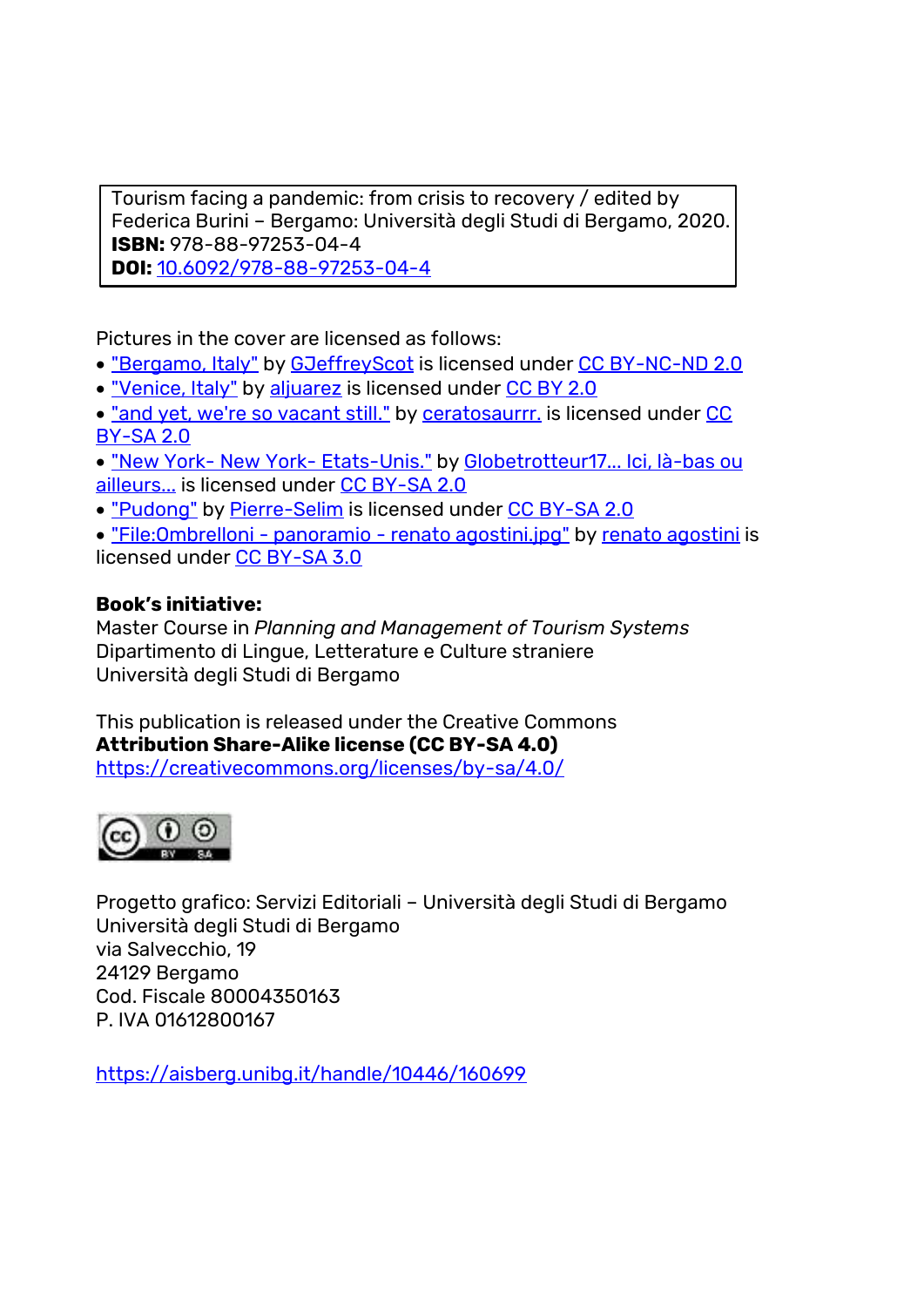## **The right of access to culture in crisis contexts**

Patrizia Anesa\*<sup>83</sup>

#### *Abstract:*

*Over the last few years many scholars have endeavored to raise awareness about the need to protect the right of access to culture, both from an individual and a societal perspective. A profound discussion of the relevance of the right to culture proves to be particularly necessary in crisis contexts, and this study aims to reflect on the fulfillment of cultural rights during the 2020 Covid-19 pandemic emergency, which has considerably affected its realization at a global level.* 

*Sketching out interpretive touchstones for the definition of cultural rights, this paper offers some theoretical groundings, as well as the description of some practical exemplary cases which have emerged in the current critical context. More specifically, it discusses the role of digitalization in preserving the right of access to culture. Ultimately, this analysis shows that this current historical moment offers both exceptional opportunities and pressing challenges for the actual protection of this right.*

*Keywords: cultural rights, access to culture, digital cultural heritage.* 

#### **1. Cultural rights**

 $\overline{a}$ 

The notion of the right to culture is intended in this work as referring to the right to access, to participate in, and to enjoy culture, with particular attention on cultural heritage. It is an emerging yet fundamental right, which has progressively gained recognition under international law. More precisely, the 2003 UNESCO Declaration defines cultural heritage as "an important component of the cultural identity of communities, groups and individuals, and of social cohesion, so that its intentional destruction may have adverse consequences on human dignity and human rights", thus linking the right to culture to a wider conceptualization of human rights. Article 27 of the Universal Declaration of Human Rights (United Nations, 1948) also states: "everyone has the right freely to participate in the cultural life of the community, to enjoy the arts and to share in scientific advancement and its benefits." Another crucial aspect to be borne in mind is that the fulfillment of such rights has to take place

<sup>83</sup> Patrizia Anesa, University of Bergamo[, patrizia.anesa@unibg.it.](mailto:patrizia.anesa@unibg.it)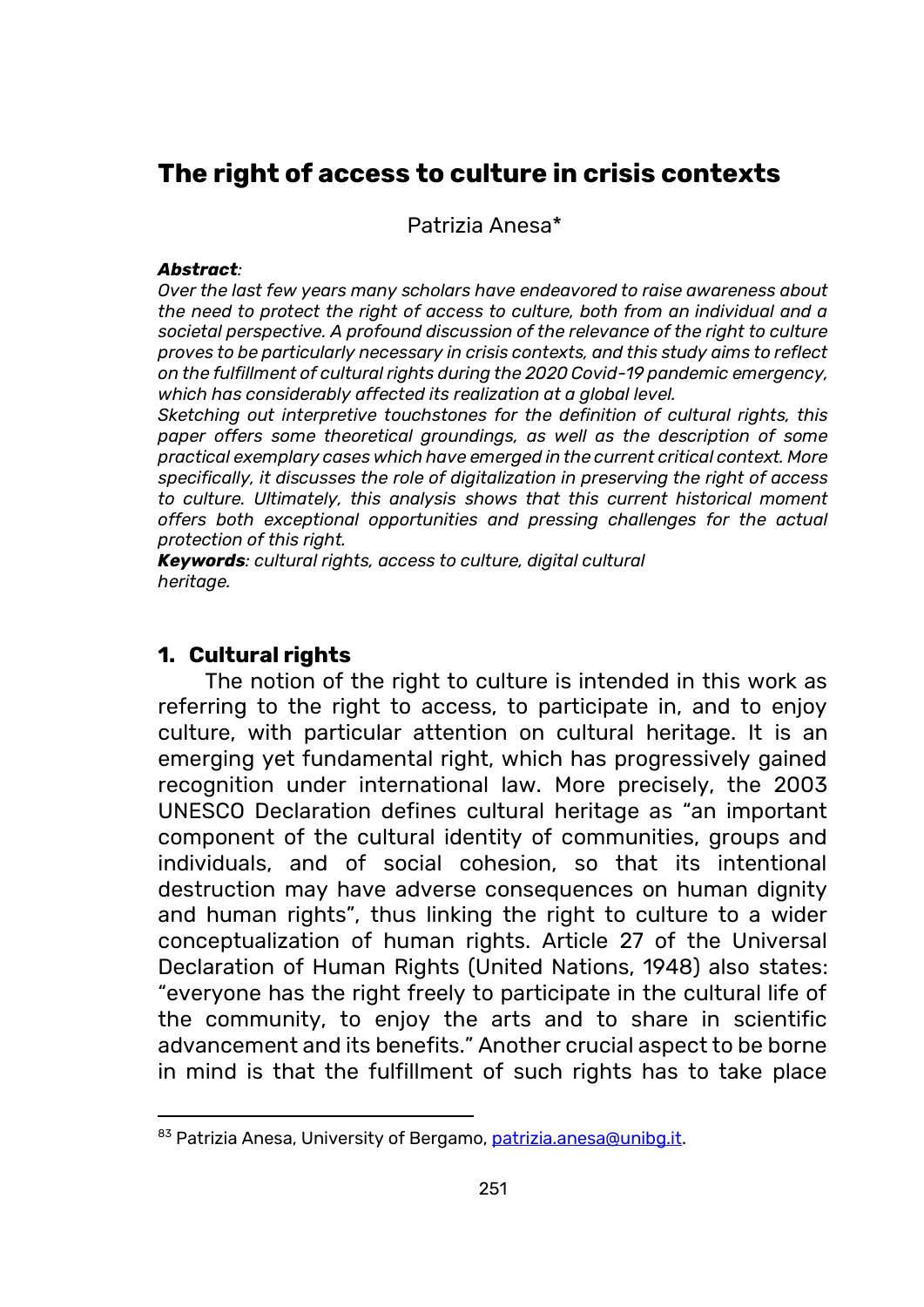according the individual's choice, as stated in the UNESCO Universal Declaration on Cultural Diversity (2001) <sup>84</sup> .

Cultural rights cannot be used as a justification to limit other rights enshrined in most contemporary juridical systems. A clear example arising in the context of the Covid-19 emergency is the right to health, whose preservation may appear to hinder the full enjoyment of the right to culture, which has seemingly been neglected by the containment measures adopted globally. At the same time, efforts have to be made to protect and safeguard the promotion of culture and its accessibility, by experimenting, expanding, and developing ways of enjoying the cultural arts $^{\rm 85}$ .

#### **2. 2020: A catastrophic year for culture?**

With the spread of the Covid-19 pandemic, many countries around the world have progressively closed access to museums, cultural heritage sites, and monuments, as well as places devoted to other cultural activities such as theaters or music venues, with the cancellation of a large number of events<sup>86</sup>. In this critical context, creative initiatives based on new technology have proliferated against the backdrop of the current profound health, social, and economic crisis. Individuals, communities, associations, organizations, and companies around the world have adopted new digital tools to produce, exchange, visit, access, and share, cultural products, events, and sites.

[http://portal.unesco.org/en/ev.php-](http://portal.unesco.org/en/ev.php-URL_ID=13179&URL_DO=DO_TOPIC&URL_SECTION=201.html)

1

 $84$  In this respect, it should be noted that "all persons have the right to participate in the cultural life of their choice and conduct their own cultural practices, subject to respect for human rights and fundamental freedoms" (UNESCO Universal Declaration on Cultural Diversity, 2 November 2001, art. 5. See

[URL\\_ID=13179&URL\\_DO=DO\\_TOPIC&URL\\_SECTION=201.html](http://portal.unesco.org/en/ev.php-URL_ID=13179&URL_DO=DO_TOPIC&URL_SECTION=201.html) (accessed 5th April, 2020).

<sup>&</sup>lt;sup>85</sup> These ways have often been considered less valuable than more standard and traditional practices, but are now appearing essential in critical contexts.

<sup>&</sup>lt;sup>86</sup> This has had enormous social and economic effects on all those operating in the field, but such discussion goes beyond the scope of this paper, which focuses predominantly on how the crisis impacts access to culture, with a specific (although not exclusive) focus on the visual arts.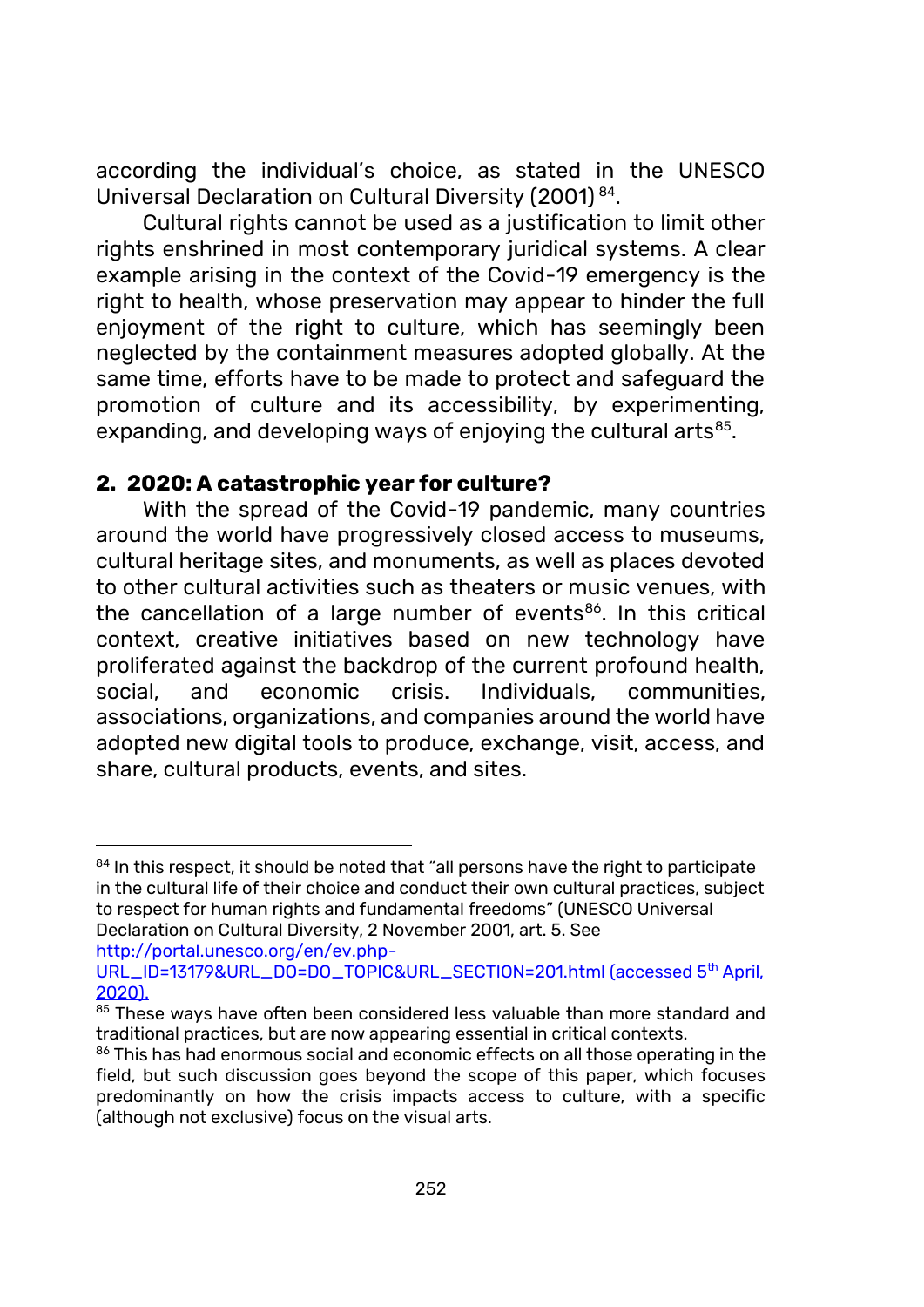These processes are not new in that institutions have often digitized their repositories in order to respond to the needs and the expectations of new target audiences (Moens, 2018). Through these practices, cultural products and experiences are dematerialized and can be supplemented by the latest scientific information, as well as by interactive activities. Digitization is also useful in terms of collection management, research, marketing, and for educational purposes.

The diffusion of the Internet and new digital technologies has made the realization of cultural rights available through new ways of accessing culture for several years now, and users have gradually become familiar with different types of digital initiatives. Their evolution during the 2020 pandemic has been particularly significant, from a technological, social, and cultural perspective. Digital heritage platforms, virtual museums, online exhibitions, interactive tours, digital cultural flashmobs, and live stream cultural events, inter alia, have burgeoned and have experienced great expansion and profound revitalization.

The crisis context engendered by the current pandemic represents an opportunity for a refinement of these platforms, as well as for a redefinition of the paradigm of access to culture. Indeed, the urgent needs generated by this emergency have given new impetus to the experimentation of ultra-modern communicative tools and have boosted the fruition of these initiatives through a wider platform of potential users. Consequently, people who had not utilized these new forms of cultural access before have found themselves exploring new possibilities, examining new tools, and considering instruments that had, perhaps, not previously been of interest.

#### **3. Evolving paradigms**

A virtual experience is not intended to unproblematically replace the physical one, but it constitutes an alternative, complementary way of accessing culture. At the same time, the innovative processes implemented (or expanded) during the Covid-19 pandemic display a series of benefits which clearly contribute to the preservation of the right to culture from a variety of perspectives. Evidently, the initiatives developed during the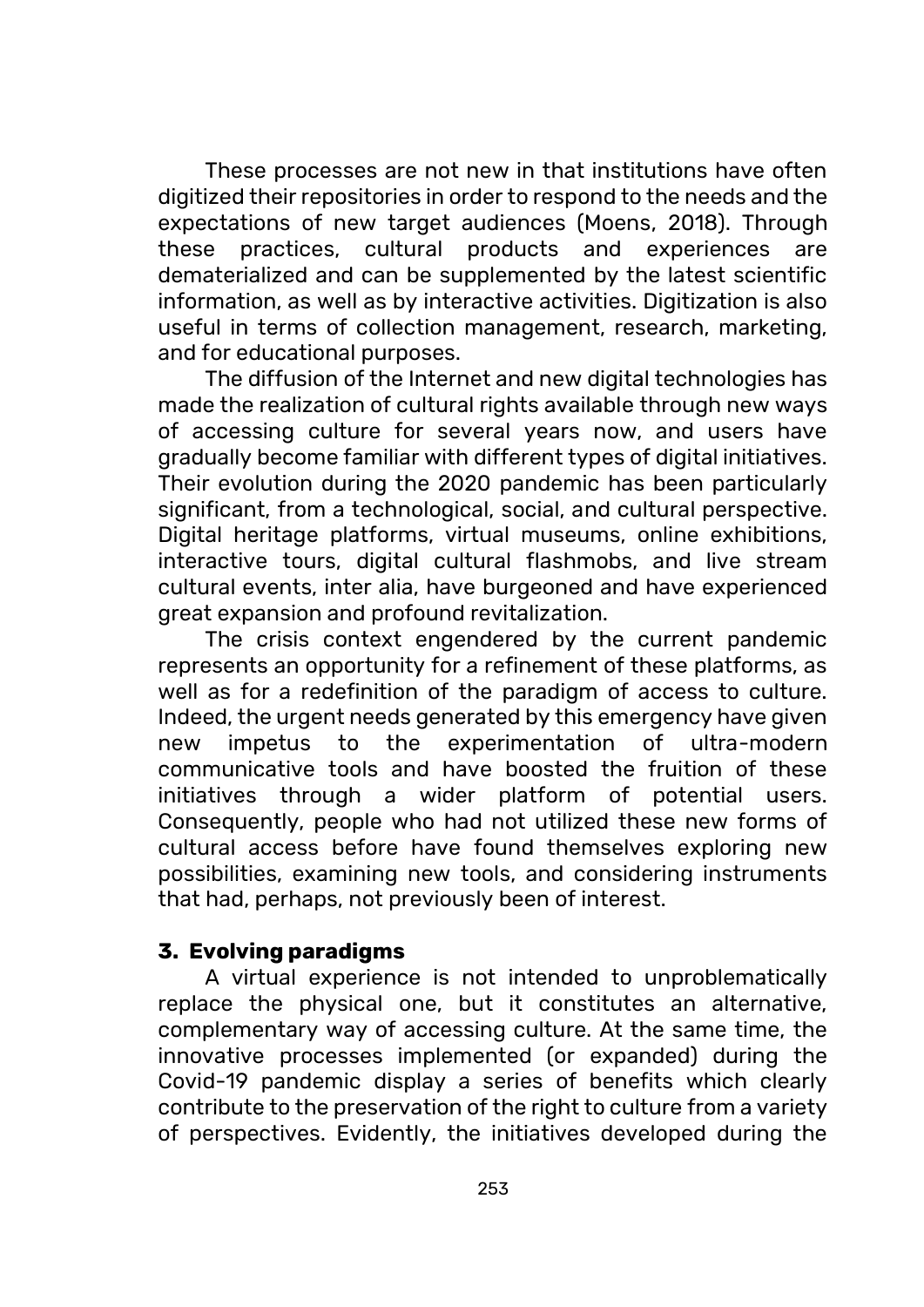crisis in 2020 have allowed people from different sections of society and geographical origin to access cultural heritage that had become physically unavailable due to varying reasons, such as the closure of monuments, tourist sites, and museums, or due to the unavailability of means of transport and the closure of borders.

Beyond this objective, the new initiatives have been beneficial to a series of other users. Indeed, there are several circumstances under which certain destinations may remain precluded to a visitor, who can instead access them remotely. This is the case, for instance, for people with different forms of disabilities, who may encounter difficulties when travelling to certain destinations, especially remote ones or ones that cannot guarantee equal accessibility to all. Also, people on a low income may find it problematic to regularly enjoy cultural visits due to the expense of entrance fees to some of the sites or events which may otherwise be of interest to them. As Shaver and Sganga aptly state, "[r]ealizing the right of everyone to cultural participation requires the elimination of discriminatory barriers, as well as special measures to prevent limitations of geography, language, poverty, illiteracy or disability from blocking full and equal participation" (Shaver, Sganga 2010, p. 647)<sup>87</sup>. Although they may have other objectives as well, some of the current initiatives seem to contribute to the full realization of these rights.

There is still a relative scarcity of literature seeking to theorize the impact and consequences of digital innovations for the enhancement of public participation with cultural heritage in the long term, especially as regards marginalized and disempowered sections of society. Thus, the usage of new tools should be

 $\overline{a}$ 

<sup>87</sup> See UN Committee on Economic, Social and Cultural Rights (CESCR), *General comment No. 20: Non-discrimination in economic, social and cultural rights (art. 2, para. 2, of the International Covenant on Economic, Social and Cultural Rights)*, 2 July 2009, E/C.12/GC/20, available at: <https://www.refworld.org/docid/4a60961f2.html> (accessed 5<sup>th</sup> April, 2020) "Nondiscrimination and equality are fundamental components of international human rights law and essential to the exercise and enjoyment of economic, social and cultural rights" (art. 1, para. 2).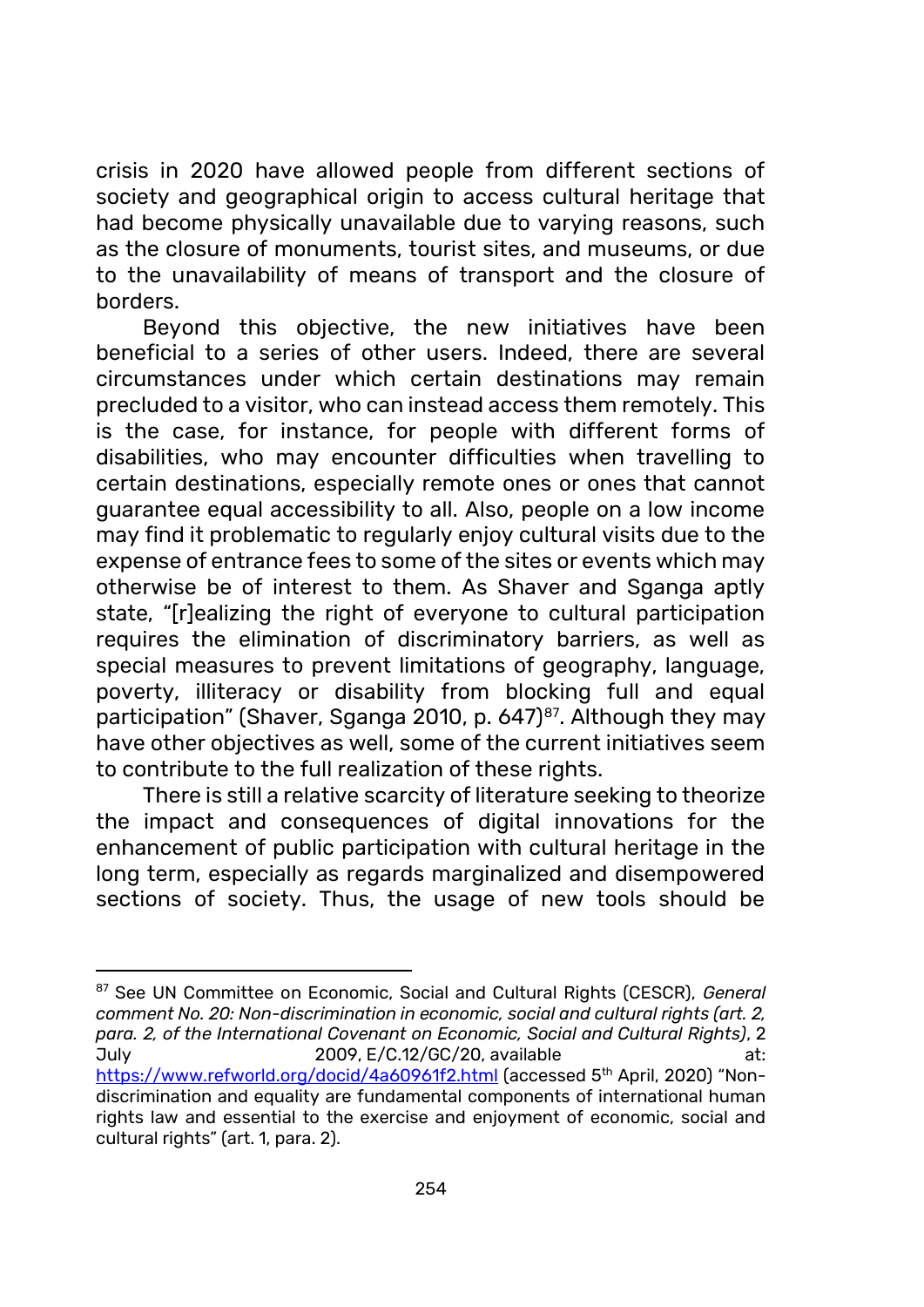problematized in that it can represent a form of empowerment, but at the same time it can divide and intimidate.

This study does not purport that new forms of accessing culture can fully substitute the traditional ones, nor does it suggest that advanced tools automatically guarantee an access to culture which is fair and equitable. In this respect, the digital divide (seen from a geographical, social, demographic, or educational perspective) casts a shadow on the very democratic access to culture which digitalization itself aims to enhance. Consequently, such dynamics may even be seen as revealing the potential magnification of inequality in terms of accessibility and equitable public participation. Hence, I contend that detailed consideration of the type and quality of public access to digitized processes should not be discarded in the discussion of how to preserve the right to culture in crisis contexts.

Digitalization is colonizing tourism practices resulting in a radical transfiguration of the experiences that visitors to places of interest are becoming familiar with, as well as the role of professionals. This new paradigm of accessing culture profoundly affects the professional ethos of those operating in the field, to the extent that it may even alter current organizational structures and polarize the ability of the professionals to operate in a crisis context, with some positions having difficulty surviving a completely new contextual framework. Tourism industry roles are changing and are most likely at a pivotal point in their evolution. They are currently trying to keep pace with new stimuli, especially from a technological perspective, while preserving their cultural identity. New professional figures are involved, ranging from engineers to security experts, from privacy specialists to programmers and data scientists, among others. At the same time, the professions more traditionally associated with cultural experiences also need to modify their approaches and develop new competences, thus becoming digital curators, digital guides, digital narrators, etc. Clearly, the processes underpinning these new cultural initiatives are innately interdisciplinary and require the strong collaboration between different fields such as computer sciences, arts, digital humanities, communication, museology, new media, etc.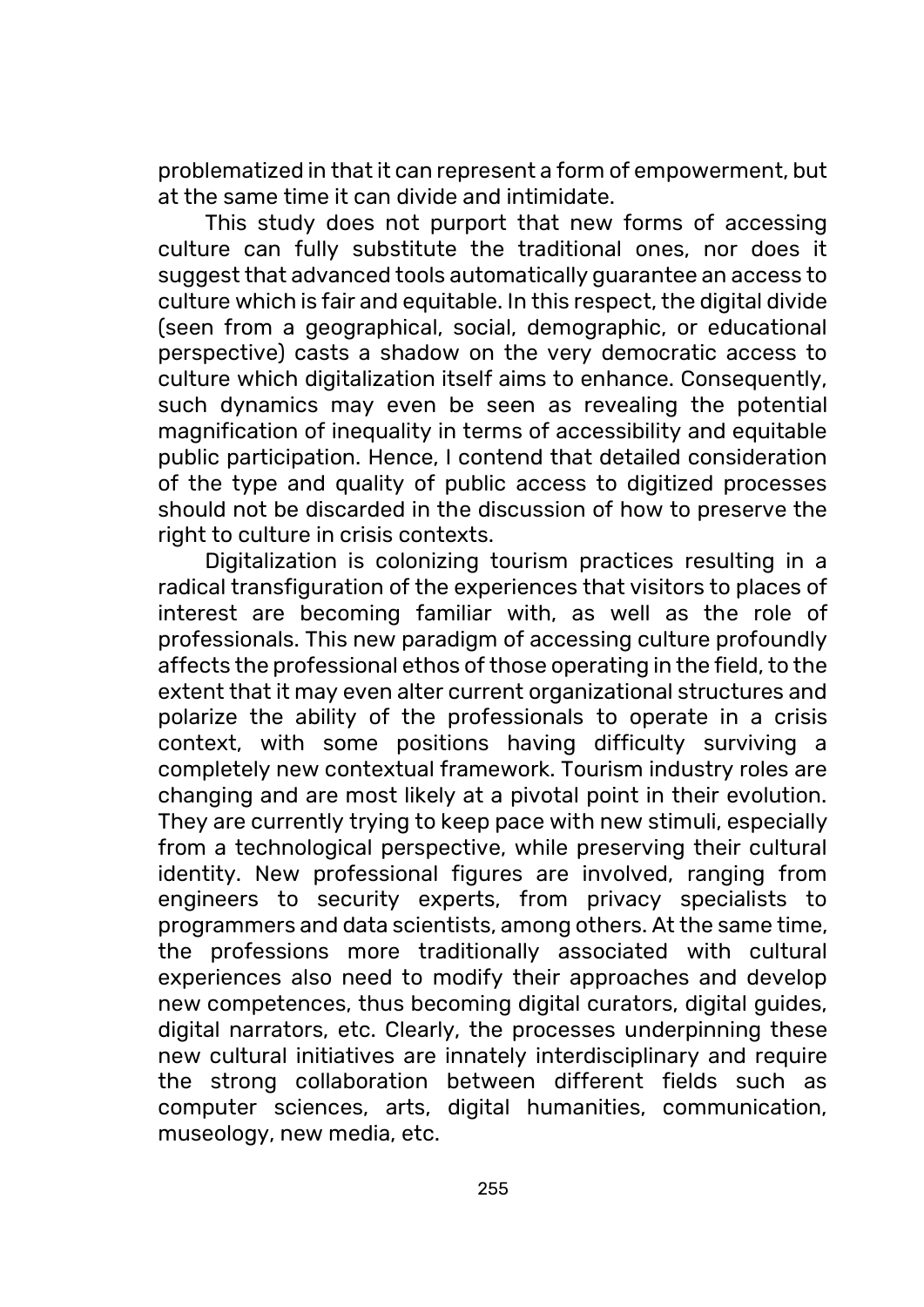#### **4. Initiatives**

As previously mentioned, due to the Covid-19 epidemic, with millions of people around the world progressively forced to selfquarantine and with numerous countries imposing lockdowns, different institutions, museums, galleries, individual artists, collectives, etc. have promoted new digital initiatives (or expanded existing ones) to make their art available to the public.

One of the main ongoing digital initiatives is the *Google Arts & Cultur*e platform, which involves over 2000 museums, collections, and archives from all over the world and allows people to access a wide range of images and materials made available by the partners. The initiative was launched in 2011 by the Google Cultural Institute, and the initial partner museums included, inter alia, the Tate Gallery (London), the Metropolitan Museum of Art (New York) and the Uffizi (Florence).

The activity has progressively expanded and has reached a significantly higher level of popularity during the Covid-19 emergency. Thanks to the platform, users can view selected highresolution images, take virtual tours, and access additional information. The project is inherently multicultural in that it hosts materials from institutions in over 40 countries and it is available in 18 languages. Any search is customized, as the users can proceed according to specific criteria of their choice: by artist, collection, historical period, geographical location, etc., thus making this approach highly participatory.



*Figure 1 - Step inside Italy's museums (Google Arts & Culture)<sup>88</sup>* 

 $\overline{a}$ 88 Se[e https://artsandculture.google.com/](https://artsandculture.google.com/) (accessed 7<sup>th</sup> April, 2020).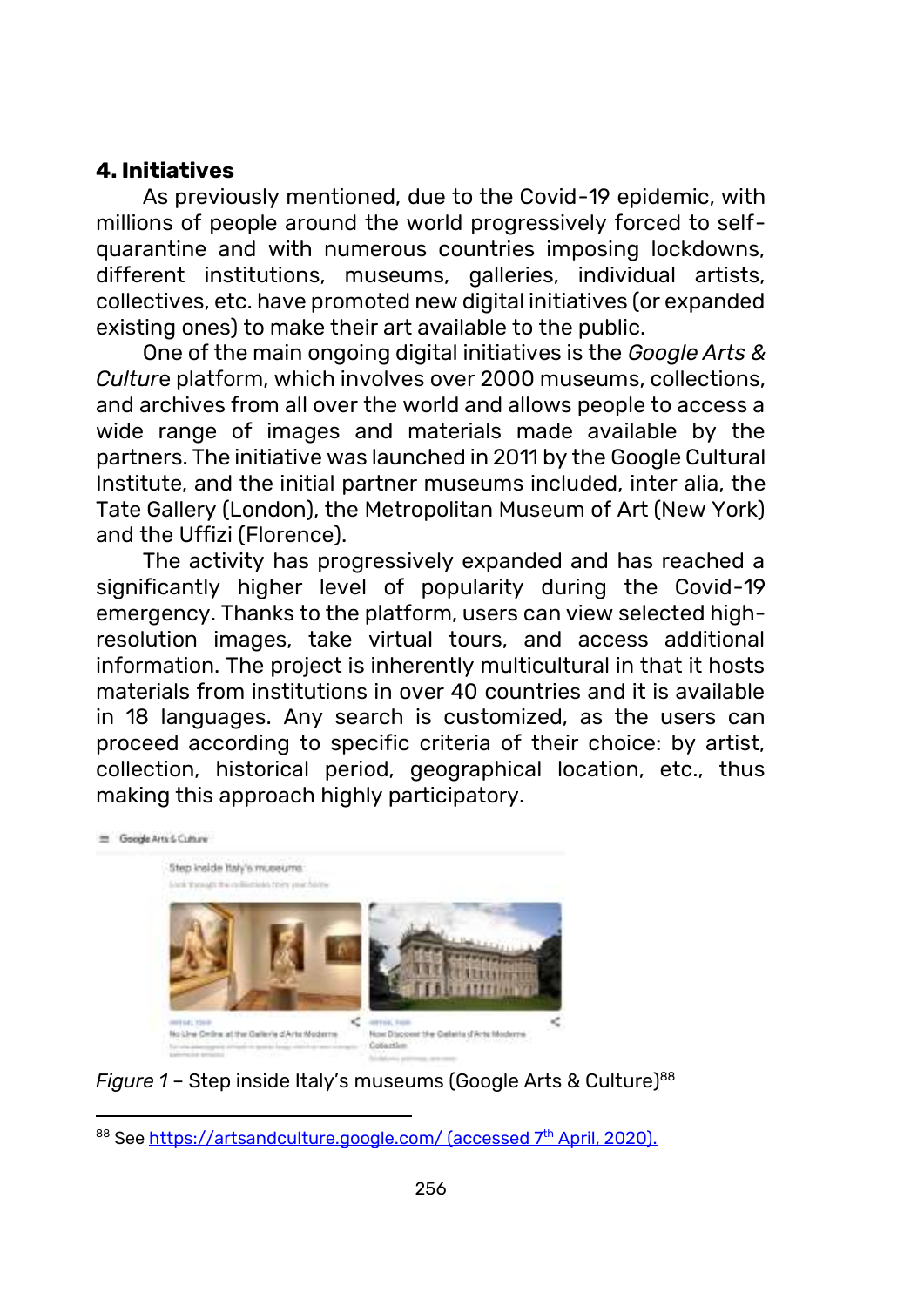The *Google Arts & Culture* initiative does not focus exclusively on exhibitions or art collections in places which are currently closed because of the pandemic, but more in general on different cultural products that some people may not be able to access physically. One example is the section "10 Incredible Locations for Street Art Around the Globe"<sup>89</sup> through which people can enjoy the view of different forms of street art, from Buenos Aires to Melbourne.

In several galleries and museums around the world many exhibitions scheduled in 2020 have also had to be closed to the public. Some of these exhibitions have been made available digitally, as is the case of *Rembrandt and Portraiture in Amsterdam, 1590-1670*, at the Museo Nacional Thyssen-Bornemisza in Madrid<sup>90</sup>.





 $\overline{a}$ 89 See<https://artsandculture.google.com/story/iAWxzhmS3pNmLQ> (accessed 7<sup>th</sup>) April, 2020).

 $90$  An online tour though the rooms of the exhibition is available at: [https://static.museothyssen.org/microsites/exposiciones/2020/Rembrandt/inde](https://static.museothyssen.org/microsites/exposiciones/2020/Rembrandt/index.htm) [x.htm](https://static.museothyssen.org/microsites/exposiciones/2020/Rembrandt/index.htm) (accessed 7<sup>th</sup> April, 2020).

See [https://www.museothyssen.org/exposiciones/rembrandt-retrato](https://www.museothyssen.org/exposiciones/rembrandt-retrato-amsterdam-1590-1670)[amsterdam-1590-1670](https://www.museothyssen.org/exposiciones/rembrandt-retrato-amsterdam-1590-1670) (accessed  $7<sup>th</sup>$  April, 2020).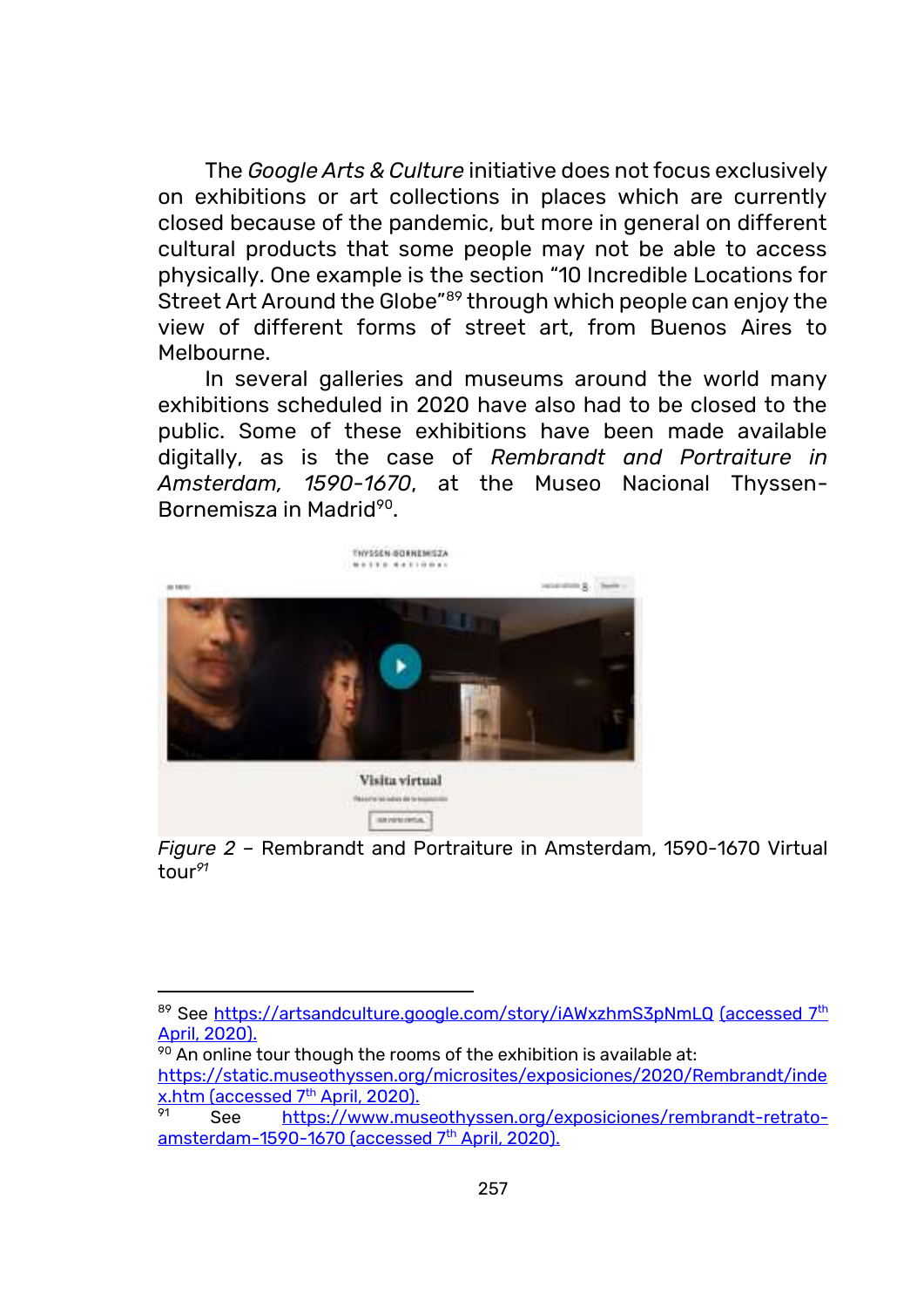The museum's website allows the user to navigate through the rooms of the exhibition, view selected items, and read the related descriptions and comments.

*ArT you ready?* is an initiative promoted by the Italian Ministry of Culture and Tourism which took place on Sunday 29<sup>th</sup> March 2020 and consisted of a digital global flashmob. Following the hashtags *#artyouready* and *#emptymuseum*, people were "invited to publish the photos taken in museums, archaeological parks, theaters, exhibitions, libraries and archives for the whole day, giving preference to those without people".



*Figure 3* – ArT you ready? (Italian Ministry of Culture and Tourism) 92

The initiative collected images of empty cultural sites with the aim to sensitize people to the fact that although those sites may be currently physically closed, they are still 'alive' and their activity continues. It was also an opportunity to 'bring together' art lovers and to share material, comments, and ideas during the pandemic.

### **5. Discussion: New challenges and opportunities**

Cultural practices have inevitably been subsumed by the technological revolution and have metamorphosed. The developments that they have undergone in the last few decades,

<sup>1</sup> 92See https://www.beniculturali.it/mibac/export/MiBAC/sito-

MiBAC/Contenuti/MibacUnif/Comunicati/visualizza\_asset.html\_1421405590.ht ml (accessed 7<sup>th</sup> April, 2020).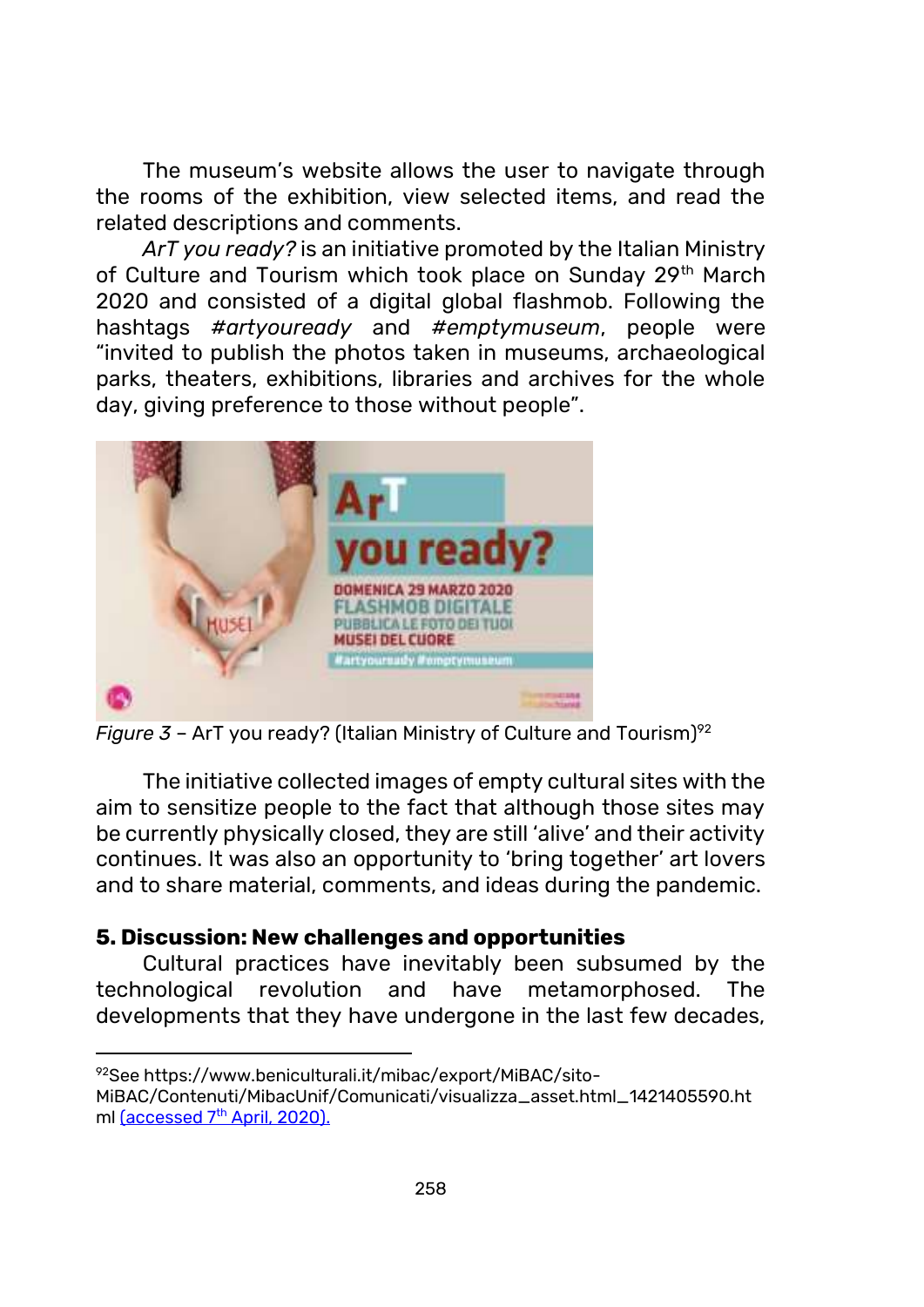as well the current thrust to innovating processes, are altering, probably not only temporarily, the paradigm of access to culture. Transferring an offline product to an online context implies a profound reconceptualization of the cultural experience, and the ways the related narratives are recontextualized have a huge impact on how cultural heritage is accessed. The digital audience is becoming more and more active, and with direct choices in their level of involvement. In this respect, people are also invited to like, share, and comment on the materials they see, making their feedback immediate and visible. Beside fulfilling other objectives, these practices contribute profoundly to creating a wider and stronger community of users, who are united by similar cultural interests.

These participatory dynamics can be seen as a source of empowerment and can contribute to guaranteeing the fulfillment of fundamental rights, such as that of access to culture in critical contexts where the circumstances may lead to its neglect. On the negative side, the perception of permanent availability may discourage careful attention on the part of the user and hinder a more mindful experience. Moreover, the minimization of time and cost to access the material may have an unintended consequence – that of a perception of lack of value of the related cultural products. Instead, it should be kept in mind that digital does not mean perennial and unbreakable, but, rather, digital still means fragile and in need of care. The materials constantly need to be kept updated, and privacy protection measures, as well as defense strategies against hacking attacks, have to be cautiously implemented. In this respect, digital advancements also bring with them concerns regarding privacy, intellectual property, security, and use of data.

New technological methods to enhance access to culture have simultaneously proliferated in different countries, and given the higher level of contextual similarity due to the global crisis, it is desirable that future avenues for research in this field account for contrastive explorations to evaluate the different approaches adopted. The user's experiences in online and offline environments thus need to be further investigated with the aim to include an emic perspective from the audience.